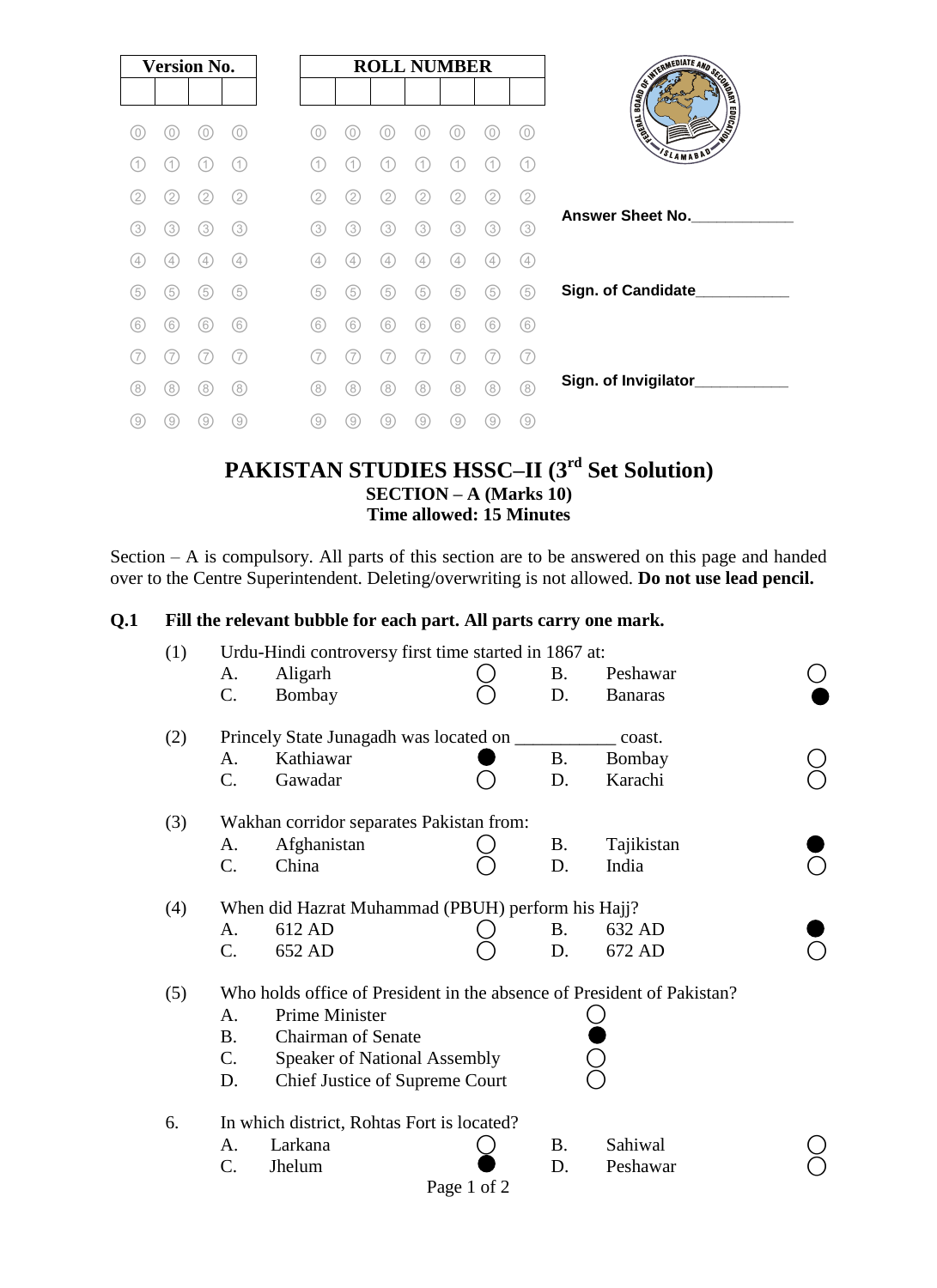| 7.  | Who is considered as the first Punjabi Poet?             |                    |  |    |                           |  |  |  |  |  |
|-----|----------------------------------------------------------|--------------------|--|----|---------------------------|--|--|--|--|--|
|     | A.                                                       | Baba Fareed-ud-Din |  | В. | Sultan Bahu               |  |  |  |  |  |
|     | $\mathbf{C}$ .                                           | Waris Shah         |  | D. | Faqeer Muhammad Faqeer () |  |  |  |  |  |
| 8.  | How many alphabets are there in Pushto?                  |                    |  |    |                           |  |  |  |  |  |
|     | A.                                                       | 30                 |  | B. | 37                        |  |  |  |  |  |
|     | $\mathbf{C}$ .                                           | 43                 |  | D. | 53                        |  |  |  |  |  |
| 9.  | Seventh 5 years economic plan was introduced in:         |                    |  |    |                           |  |  |  |  |  |
|     | A.                                                       | 1985               |  | В. | 1986                      |  |  |  |  |  |
|     | $\mathcal{C}$ .                                          | 1987               |  | D. | 1988                      |  |  |  |  |  |
| 10. | The first country which recognized Pakistan in 1947 was: |                    |  |    |                           |  |  |  |  |  |
|     | A.                                                       | Indonesia          |  | В. | Turkey                    |  |  |  |  |  |
|     | C.                                                       | China              |  | D. | Iran                      |  |  |  |  |  |
|     |                                                          |                    |  |    |                           |  |  |  |  |  |
|     |                                                          |                    |  |    |                           |  |  |  |  |  |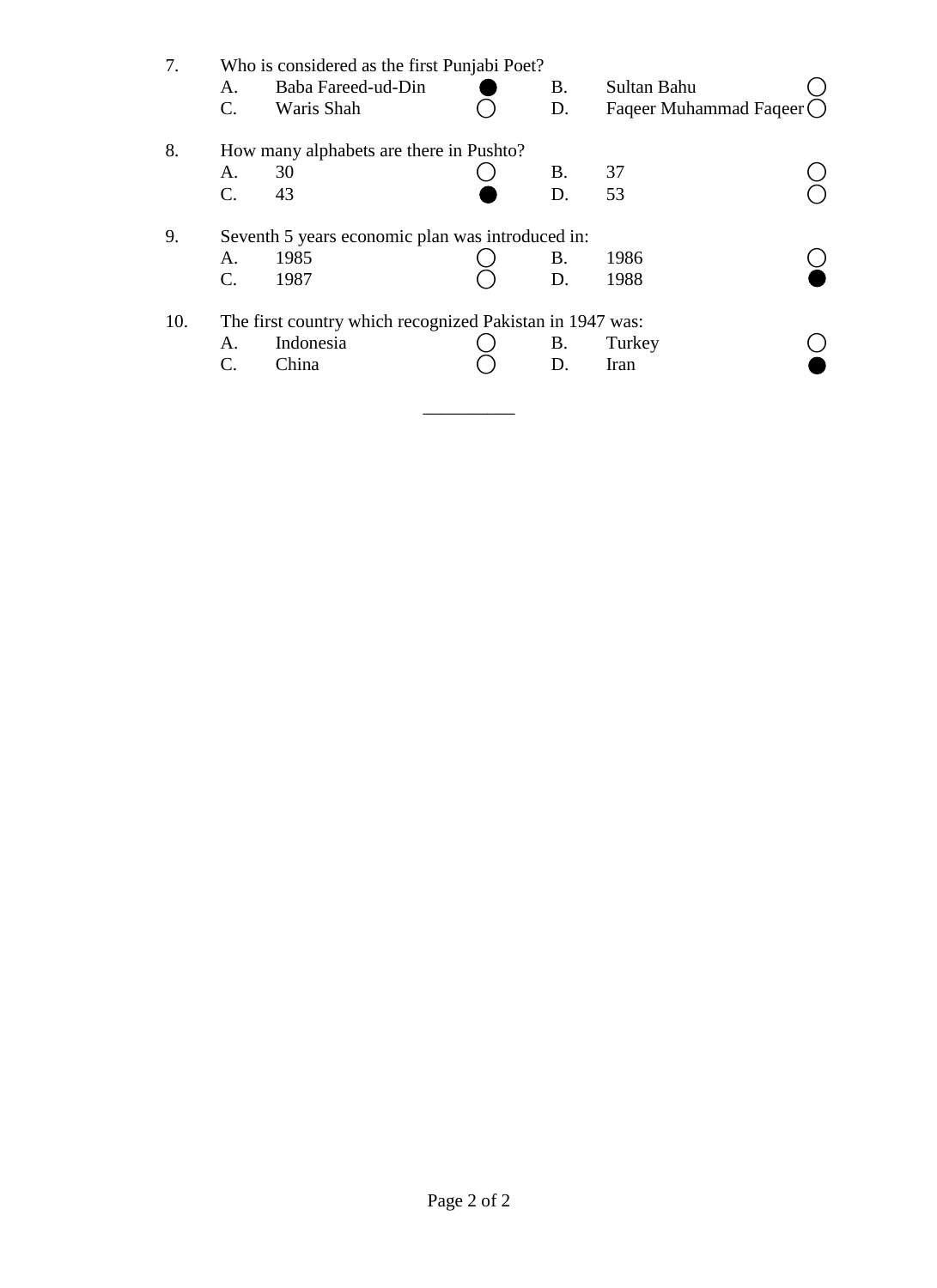

Federal Board HSSC-II Examination Pakistan Studies Model Question Paper (Curriculum 2002)

### Time allowed: 2.15 hours Total Marks: 40

Note: Answer any eight parts from Section "B" and attempt any two questions from Section "C" on the separately provided answer book. Write your answers neatly and legibly.

## **SECTION – B** (Marks 24)

**Q.2** Attempt any **EIGHT** parts from the following. All parts carry equal marks.

 $(8 \times 3 = 24)$ 

- i. How did oppressive Congress rule (1937-39) force Muslims of Hindustan to demand Pakistan? Answer briefly.
- Ans. In the elections of 1937, Congress found ministries in 7 out of 11 provinces. Bad governance and oppressive rule of Congress ministries created a bad sense in Muslims of Hindustan. This Congress tyranny forced the Muslims to demand Pakistan.
- ii. What was the saying of Quaid-e-Azam to avoid provincialism?
- **Ans.** The saying of Quaid-e-Azam to avoid provincialism was: "We are now all Pakistanis not Balochis, Pathans, Sindhis, Bengalis and Punjabis and so on. And as Pakistanis we must feel, behave and act and we should be proud to be known as Pakistanis and nothing else."
- iii. Why was Pakistan considered as an important state against the expansionism of communism? State briefly.
- **Ans.** Before disintegration, USSR was very close to Pakistan. Pakistan who was newly born state felt themselves as the front line state against expansionism of communism. Pakistan joined Western block (SEATO and CENTO). Pakistan"s importance was increased in 1979 when USSR attacked on Afghanistan.
- iv. Write down the names of three types of maps.
- Ans. (a) Political or administrative maps which show the boundaries' of states, continents etc. (b) Physical maps depict mountains, plains, deserts etc (c) Relief maps use colours to show the altitude (height from sea level) of different places like mountains, plateaus and plains.
- v. Write three Islamic Provisions which are common in all constitutions.
- **Ans.** Following are three Islamic Provisions common in all of three constitutions. i. Sovereignty of Allah ii. President must be Muslim iii.Legislation according to Quran and Sunnah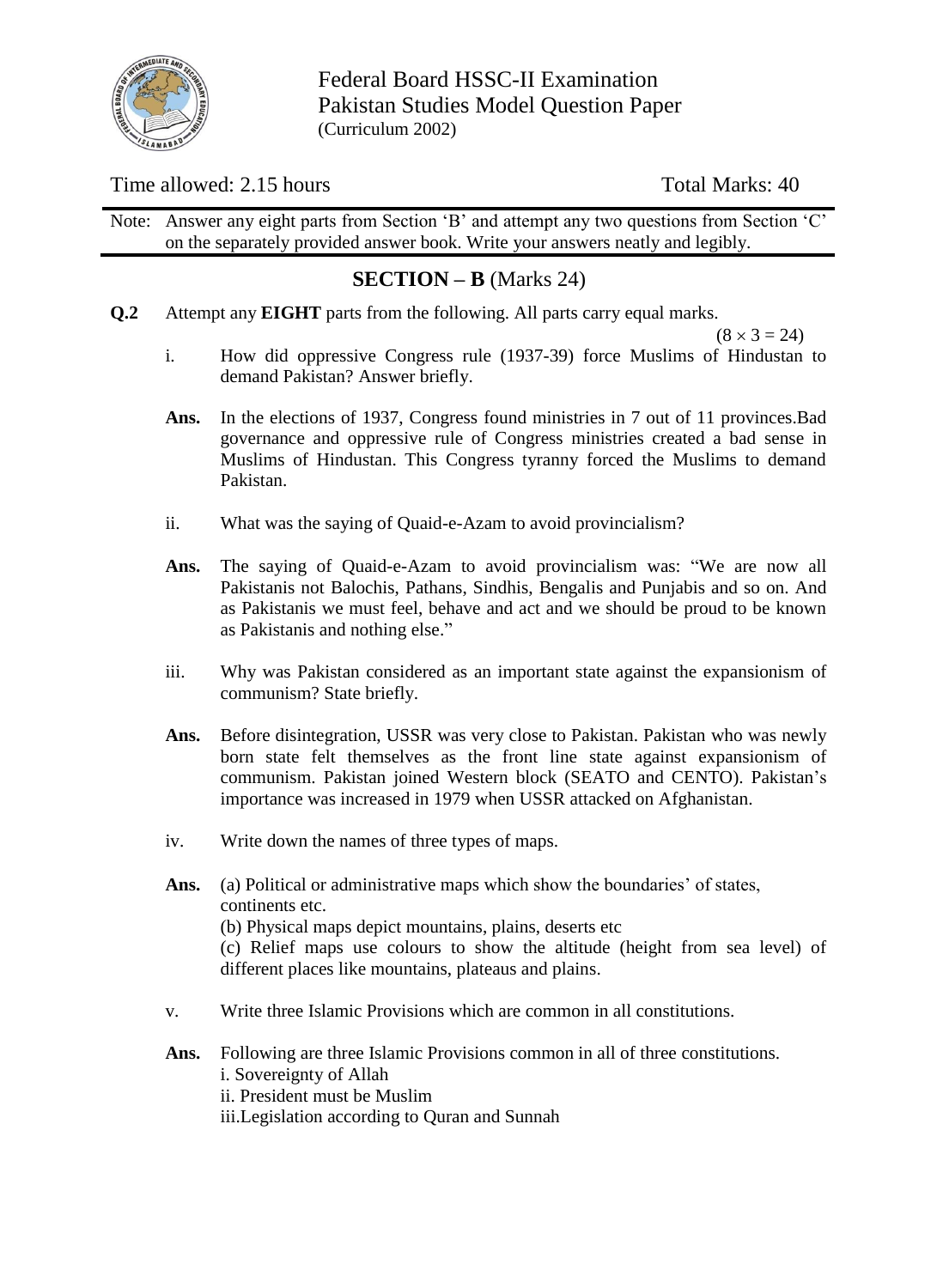- vi. Write down three obstacles interposed in the way of Islamization in Pakistan.
- **Ans.** Following are the three obstacles interposed in the way of Islamization in Pakistan. (i) Lack of good governance (ii) Ignorance of the religious and moral values (iii) Sectarianism
- vii. Which action of Hazrat Umer proved his respect for Supremacy of Law?
- **Ans.** Hazrat Omer himself had to appear in the court of Hazrat Zaid Bin Sabit as plaintiff, the Qazi gave him honour due to his esteemed position and personality. Hazrat Omer admonished him saying "This is the first injustice you have done" saying this he took a seat by the side of the defendant. He observed that the Qazi was reluctant in taking oath from him, he said, "you do not qualify for the seat of justice."
- viii. Write down three notable features of Pakistani Culture.
- **Ans.** Following are three notable features of Pakistani Culture. i. Joint family system is practiced; young members of the family pay due respect to elders. ii. Head of the family is an elderly male; women are honored. iii. In the rituals and customs, regarding marriage and mourning un-Islamic local traditions dominate.
- ix. What role did Khushaal Khan Khattak play in the spread of Pushto language?
- **Ans.** Khushaal Khan Khattak is held in highest esteem among the Pushto poets. Through his poetry Khushaal Khan Khattak has written about different fields of life. The prominent topics among them are 'Love of the Creator', Love of a Fellow Human Being', 'Mysticism', 'Behaviour', 'Liberty' and 'Bravery'. He is a true representative of Pathan national pride.
- x. Briefly write down the role of Urdu for uplifting of National Integration in Pakistan?
- Ans. Our regional languages are spoken and understood in limited areas of the country. Only Urdu is the "Lingua France" i.e. the language that can serve as a medium of communication between different areas of the country. Urdu is not the language of a particular area; this is our common national heritage and unity.
- xi. Define trade and commerce.
- Ans. The term 'trade' is applied to the process in which countries buy and sell goods to each other. The term is also applied to some special business like "cotton trade". Commerce literally means 'buying and selling of goods and services'.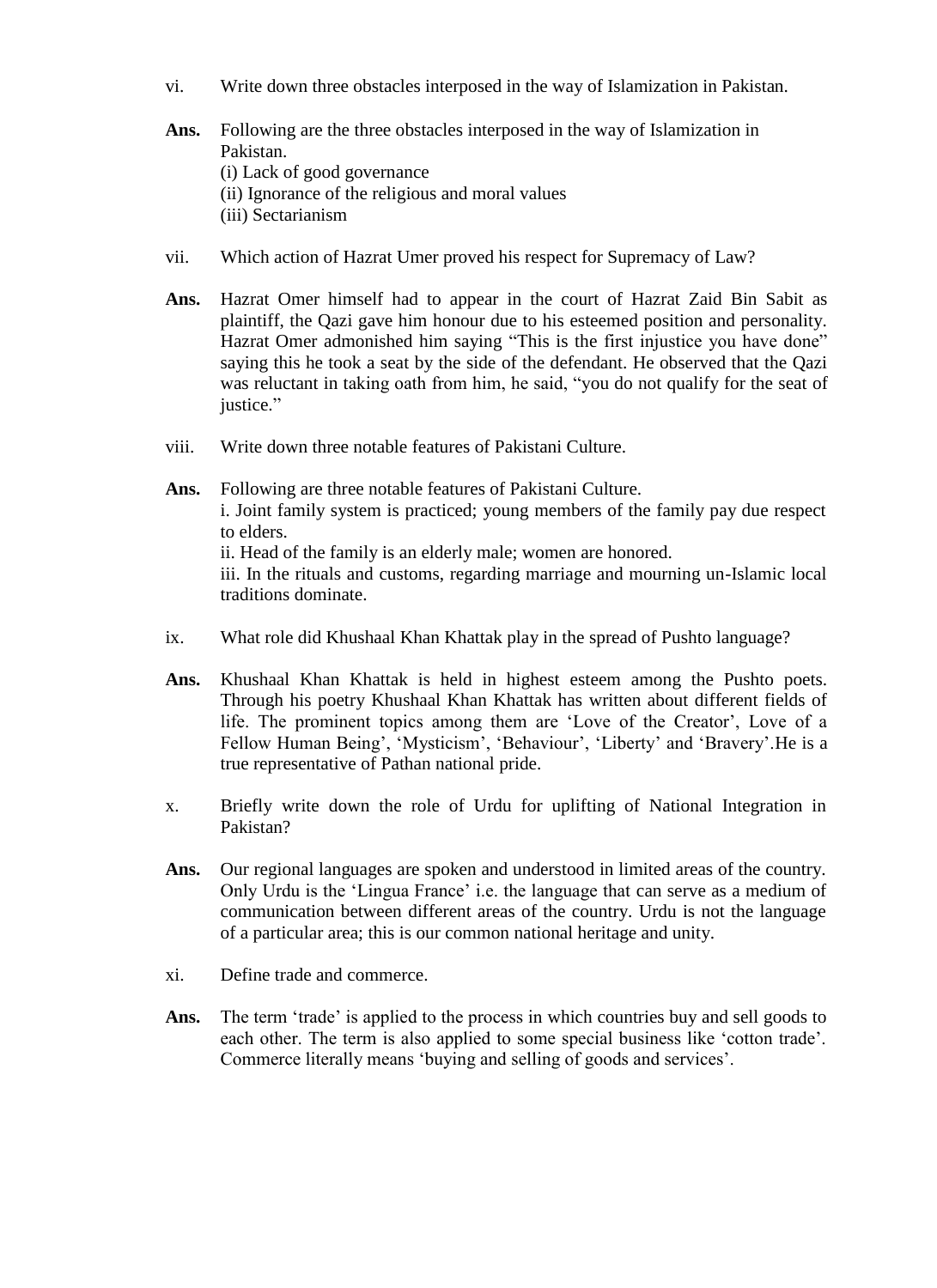# **SECTION – C** (Marks 16)

**Note:** Attempt any **TWO** questions. All questions carry equal marks. ( $2 \times 8 = 16$ )

**Q.3** What are the main causes for the establishment of All India Muslim League?

#### **Ans. Background:**

1. **Establishment of the British System of Government:** The system introduced after the establishment of the British Government in the year 1858, was democratic in nature. Since the Hindus outnumbered the Muslims in Indian population they were on a surer ground under the new political system. The British had already crippled the Muslims economically. If a system based on majority rule, pure and simple, were established the Muslims were surely going to lose. This state of affairs called for a Muslim political platform to voice Muslim demands effectively.

2. **Hindu Extremism:** We have already learnt about Urdu-Hindi controversy spurred by the Hindus in 1867, the Hindus demanded replacement of Urdu by Hindi as official language. During the same period, Hindu extremists started programmes like the "Arya Samaj" with a purpose to reconvert the Muslims into Hindu religion. Hindu writers spread hatred against the Muslims among their followers.

3. **Establishment of the Indian National Congress:** A retired British Civil Servant A.O. Hume established the Indian National Congress in the year 1885. The Hindus welcomed it enthusiastically and joined it in great numbers.

4. **Demand for Separate Electorate:** Sir Sayyid believed that the British system of elections, pure and simple, did not suit the Indian conditions, because this will reduce the Muslims to a position of permanent slavery and subservience to the majority community. He proposed the system of separate electorate as an alternative. This system obviously could not be made useful unless the Muslims had a political party of their own.

5. **Partition of Bengal and the Congress Attitude:** In the year 1905, the British government divided the province of Bengal into two parts. Since the newly created province of East Bengal had a Muslim majority, the Muslims were to benefit from this partition. Hindus launched a strong protest against this decision of the government throughout India. The province of Bengal was the main target of the saboteurs. The Muslims were greatly disappointed when they saw that the Congress, notwithstanding all its claims of neutrality, was supporting the Hindu extremists openly.

6. **Change of Government in Britain:** Liberal Party returned to power in the 1905 elections held in Britain. The party gave a programme of political reforms meant for India. The Muslim leaders discussed the situation and decided to make a common cause for taking up the demands of the Muslim community with the government.

7. **The Simla Deputation:** Thirty-five top ranking Muslim leaders taken from all parts of the sub-continent called on the then Viceroy Lord Minto at Simla on Oct. 1, 1906. Important Muslim demands presented to the Viceroy included; reserved quota of seats of Muslims in all representative bodies and separate electorate; The Viceroy expressed sympathy with the Muslim demands and promised to take them up with the British Government. The Muslim leaders were greatly encouraged by the Viceroy"s response.

**Q.4** Which guiding principles of good governance distinguish Islamic State from other states?

**Ans.** Islamic pattern of state demands that the relationship between the Individual and the state are organized on a pattern that should neither cause stress and oppression for the individual, nor allow the government to exert its authority autocratically.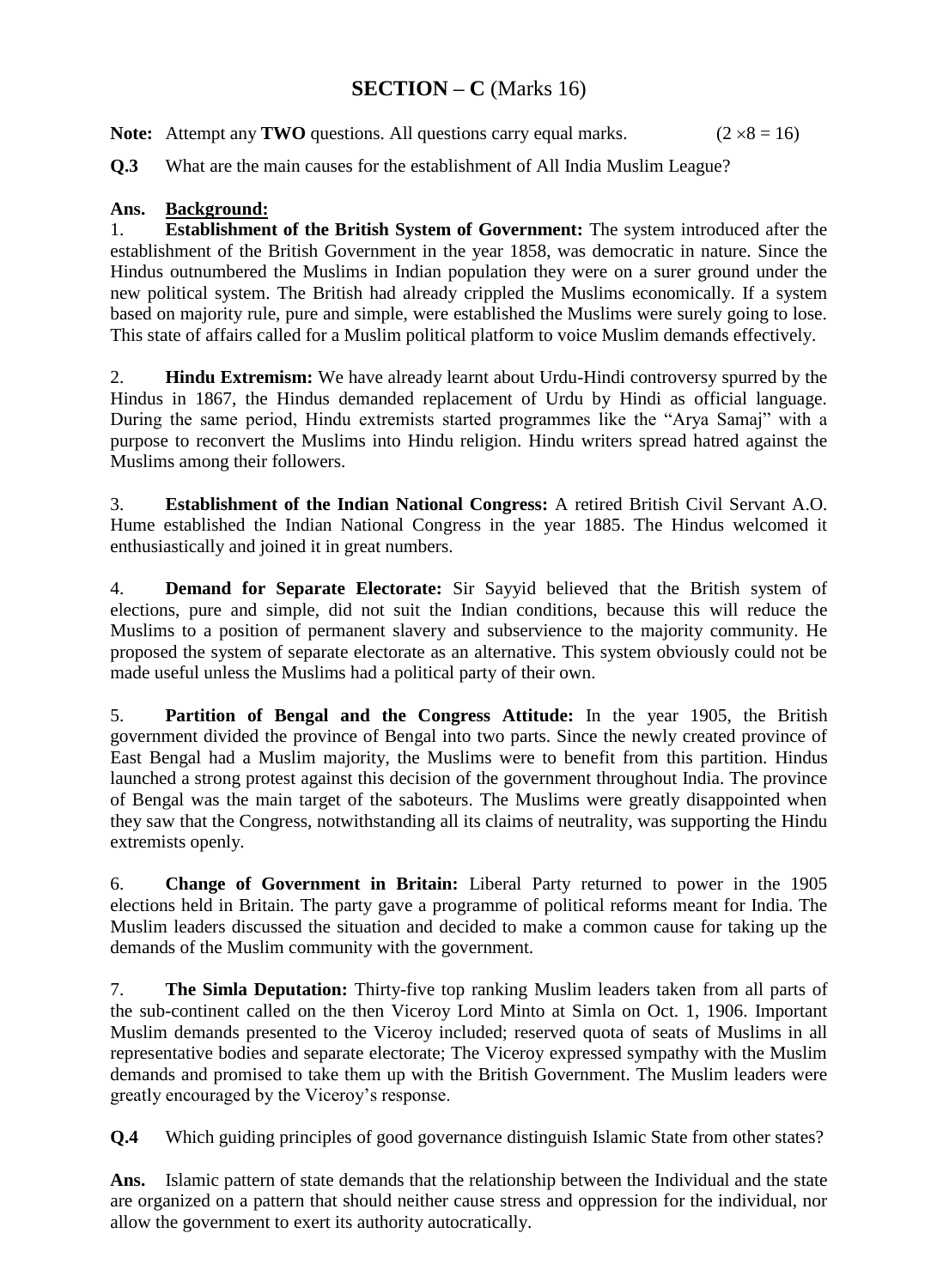Islam wants to create a political culture based on complete balance between the objectives of the state and aspirations of the citizens. These Islamic principles can be upheld by observing certain principles. The Islamic conduct of state is based on the following guiding principles which distinguish Islamic state from other states.

 People should be allowed to exercise their free will in the selection of the head of the state. He should be a person distinguished due to his outstanding merits of knowledge and Allah fearing (taqwa). Quran says.

"……. Verily most honored of you in the sight of Allah is (he who is) the most righteous of you….."

- All the institutions of the state should be run strictly according to law. All citizens should be equal before law.
- No discrimination among the citizens should be made on the basis of colour, race, and place of domicile, language, creed or gender.
- Basic social, political and religious rights of the citizens should be safeguarded. All the citizens should enjoy equal freedom.
- Usury (riba) should be strictly prohibited and accumulation of wealth discouraged.
- It should be the duty of the state to collect Ushr, Zakat, Khums, and Sadaqaat from the wealthy and spend it for the uplift of the poor and the destitute.
- The state should take the responsibility of providing all the citizens with basic human needs. These basic needs include food, shelter, dress, old age pension and health facilities.
- An Islamic state should administer justice without discrimination. Allah had ordered his Rasool and all the Muslims to do justice, whatever the circumstances be, Quran says.

"….. and let not the hatred of others to you make you swerve to wrong and depart from justice, be just; that is next to piety; and fear Allah……"

- An Islamic state should discourage all moral vices like lying, breaking of the promise and covenant, backbiting and untrue allegation, and miserliness greed and avarice, taking bribe, usurp, theft, robbery, falling short the balance and measurements, drinking, gambling, arrogance, and hypocrisy.
- It is the duty of an Islamic state to provide free and compulsory education for all citizens. The education scheme should include not only basic literacy but also higher Islamic learning, linguistics as well as the physical and social sciences on the highest possible level.
- An Islamic state is established not merely for the maintenance of peace. It has higher objectives to achieve and it has to work for the moral and spiritual uplift of its citizens. It prepares them for a successful life in their world and deliverance in the Hereafter.
- **Q.5** "Saudi Arabia is one of reliable best friends of Pakistan". Elaborate this statement in the light of Pakistan – Saudi Arabia relations.

**Ans. Religious Relations**: Pakistan has always enjoyed very cordial relations with Saudi Arabia, based on religious fraternity. Holy Kaba and Masjid-e-Nabvi are the objects of deep reverence and love for every Muslim, wherever he lives in the world. The Muslims of the Subcontinent always expressed their feelings of deep love for Saudi Arabia. Notwithstanding the pressures and strains of international diplomacy, Saudi people reciprocated these gestures of good will in the like manner. On many occasions late king Faisal of Saudi Arabia expressed his deep feelings of love for Pakistan by saying that Pakistan was his second homeland. Faisal Mosque in Islamabad stands as a living monument of King Faisal"s love for Pakistan and Saudi People"s love for their Pakistani brethren.

**Economic Cooperation:** Pakistan's technical defense assistance programmes for Saudi Arabia started in the year 1967. Under these programmes great number of Saudi students came to Pakistan and earned degrees in the field of Medicine and Engineering. Thousands of Pakistani